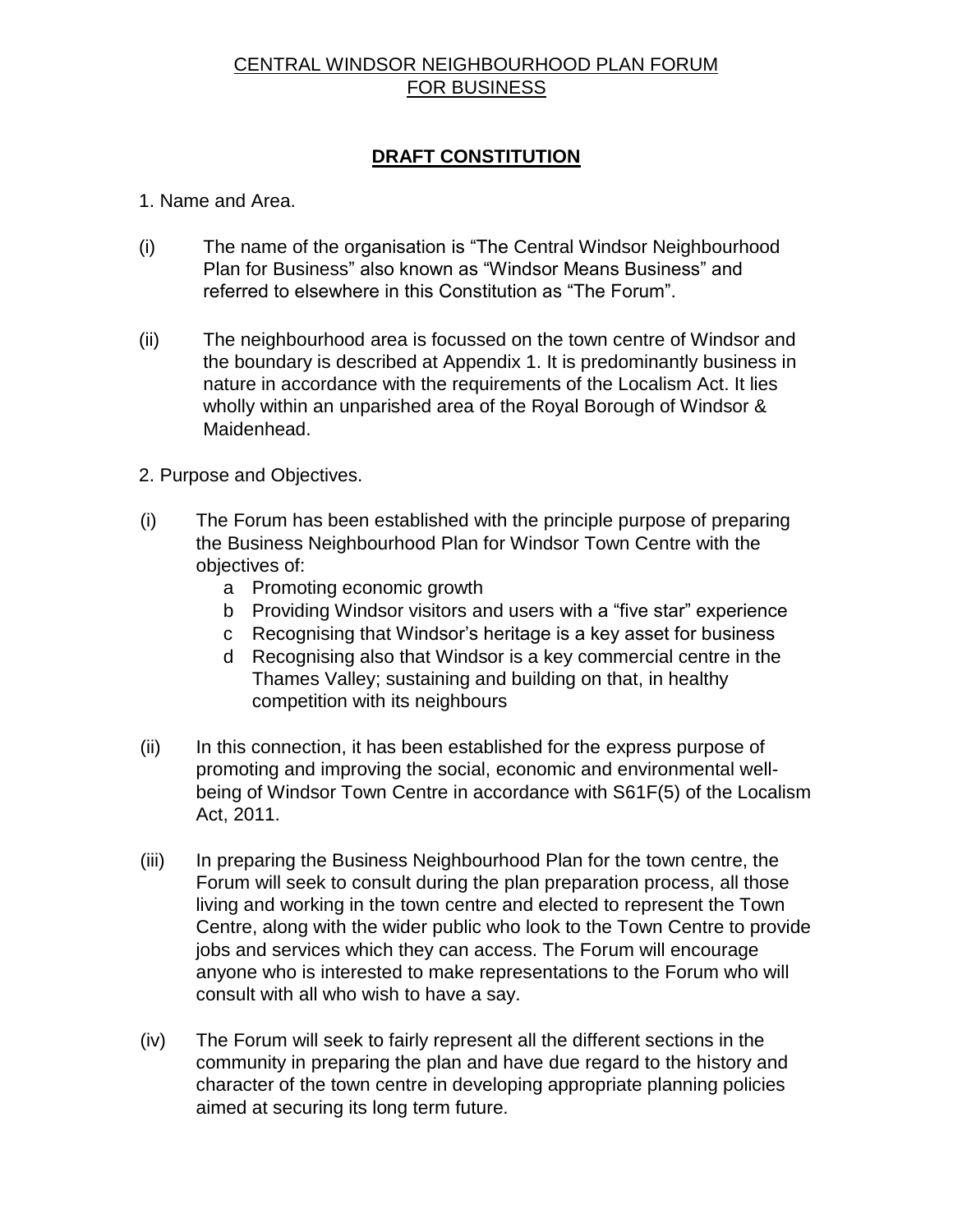- (v) In addition to the statutory referendum for businesses, The Forum will seek to ensure that the referendum for residents at the end of the process embraces a wider area than the plan boundary itself. The Forum recognises that the final decision on the boundary of the residents' referendum rests with the Independent Examiner and will seek to provide to the Examiner the evidence to support the definition of a wider area than the plan boundary. This is anticipated to be the historic urban centre of Windsor, characterised by relatively high density terraced houses and adjoining conservation zones, sharing the history of the commercial centre.
- (vi) Towards the end of the plan preparation process, The Forum will consider its future and the extent to which it should remain in existence to support the ongoing development of the Town Centre; encourage investment in the Town Centre and comment and advise on development proposals which will impact on the Town Centre or even to evolve into a Business Improvement District. It is acknowledged that the maximum life of The Forum will be five years.

## 3. Values.

All members of The Forum will aim to follow the 'Nolan Principles' of public life. That is they will act with:

- Selflessness
- Integrity
- Objectivity
- **•** Accountability
- Openness
- Honesty
- and seek to promote these values by Leadership and example.

### 4. Membership.

The forum is drawn from a diverse spectrum of local businesses, both big and small, local and visitor orientated, retail and other commercial. It also includes elected councillors and residents or the area. Furthermore, membership of the forum is actively encouraged and open to any resident or business in the area until the council's consultation period concludes, at which point the work of bringing forward the plan will commence.

(i) Membership of The Forum is open to anyone aged 18 and over who lives or works in the area or is elected to represent any part of the area.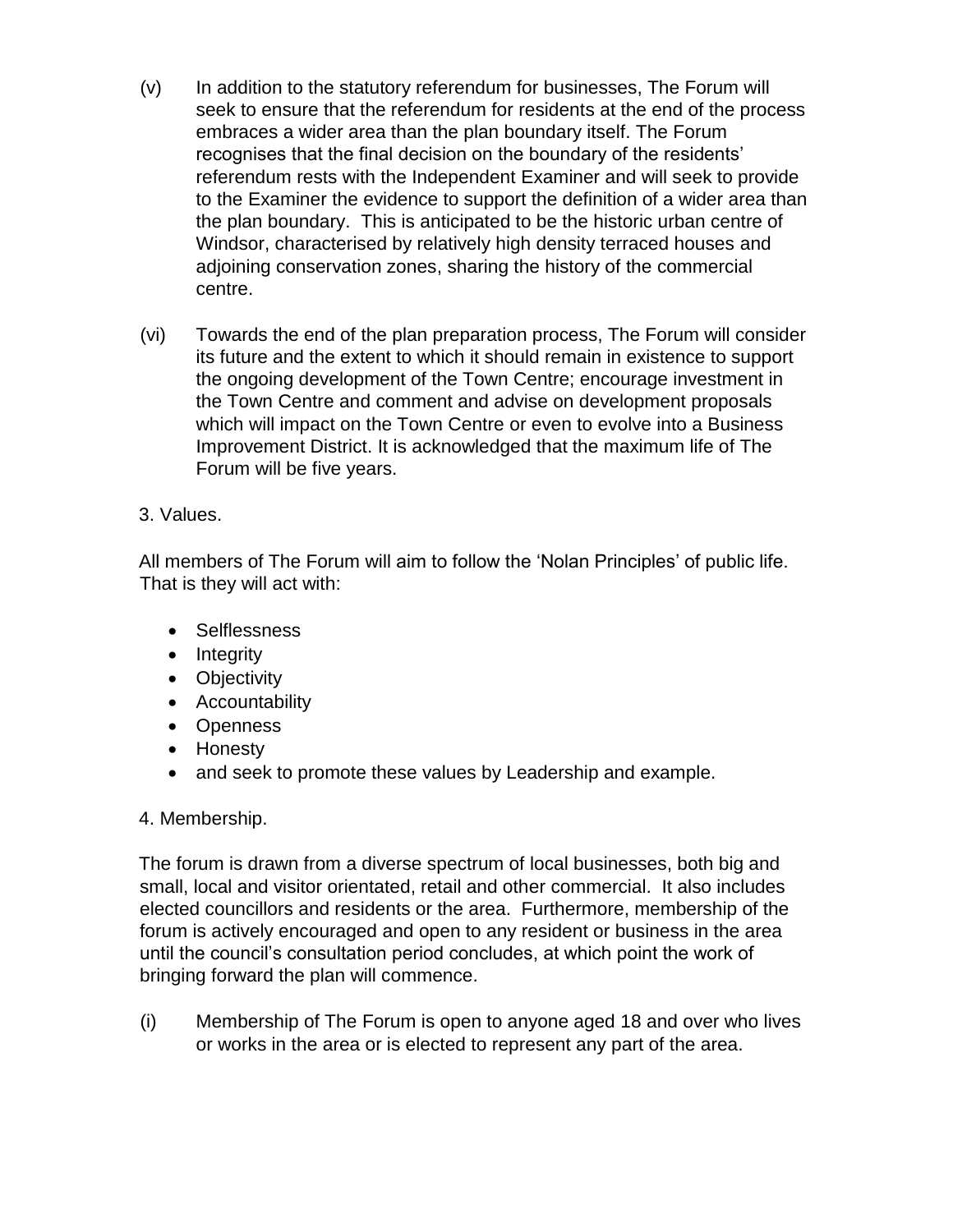- (ii) Associate membership is open to anyone aged 16 or over who does not live or work in the area but has a desire to help secure the future of Windsor Town Centre, wishes to become involved to help achieve that objective and has relevant skills or experience. Associate members will not be able to vote.
- (iii) From the date of the approval of Forum by the council, following the six week consultation period, further applications for membership will not be sought. All members and associate members shall provide details of the skills and expertise they can bring to the Forum.
- (iv) The Forum keeps an up to date list of all members' names, contact details and skills and experience, for the purposes of involving them in the work of The Forum including organising its meetings and the AGM. All listed members of the Forum are entitled to vote at meetings of The Forum.
- (v) The Forum does not levy any form of subscription on its members.
- (vi) The Forum may suspend from membership anyone who brings the Forum into disrepute by, for example, repeatedly and/or unapologetically flouting its values expressed in 3 above. Suspended members are not entitled to vote, speak at or attend meetings of The Forum or any of its committees.
- (vii) A minimum of 21 members of The Forum live or work in the area or are elected to represent any part of the area in accordance with S61F(5)( c) of the Localism Act 2011. The other requirements of S61(5) of the Localism Act are all met and articulated in this Constitution.
- (viii) The Forum will review its membership annually to ensure that it continues to meet the requirements of the Localism Act and that it is representative of all the different sections of the community it is seeking to serve.
- 5. Meetings.

The Forum is run solely by its members. Ordinary General Meetings of its members are its sovereign decision making body. In order to meet its purpose and objectives The Forum will:

(i) Meet regularly (Ordinary General Meetings), approximately bi-monthly, in order to manage the process of preparing the Business Neighbourhood Plan for Windsor Town Centre. A first AGM will be held within two months of The Forum being designated as the appropriate body to prepare the Business Neighbourhood Plan and thereafter 12 to 15 months after the previous AGM, giving at least 14 days notice to all members. The second and subsequent AGM's will consider the Annual Report of work done by the Forum in the previous year presented by the Chair; the accounts for the Forum; where necessary, a review of any of the rules and policies of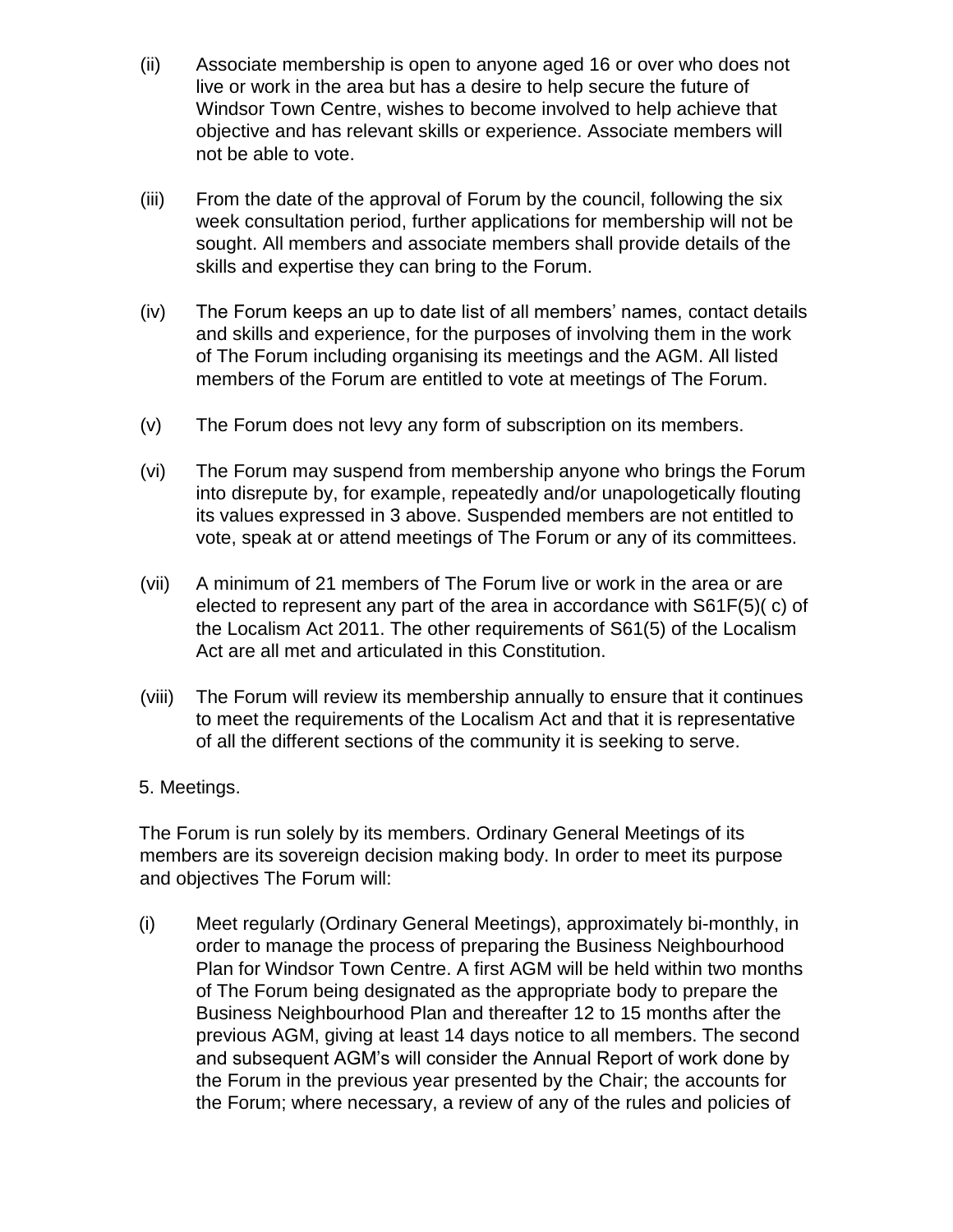the Forum and any other business announced in the AGM agenda. A Special General Meeting (SGM) of the Forum will be arranged within 28 days of receipt of a request by 25 members, the agenda for the SGM setting out the matters to be dealt with. The quorum for an SGM is 25 members or one third of the voting membership, whichever is the lower. The quorum for both Ordinary General Meetings and the AGM of The Forum will be 20% of its full voting membership or 10 people whichever is the lower.

Minutes of all meetings will be prepared by the Secretary and put before the next similar meeting for approval. Copies of all draft minutes will be sent to all Forum members; copies of approved minutes will be sent to all Forum members and made publicly available.

- (ii) Establish a Working Group of not less than 8 or more than 12 members of The Forum to manage the day to day work involved in preparing the Business Neighbourhood Plan and the wide public consultation involved. The Working Group will appoint its own Chair and Deputy Chair and make such other appointments, or establish sub-groups, as it considers necessary as the plan preparation process evolves. In particular, it will appoint one of its members as Community Engagement Officer, leading on the public consultations involved. The Working Group will be able to co-opt people onto the Group to help deal with defined issues. The Quorum for meetings of the Working Group will be 3 including either the Chair or Deputy Chair but excluding co-opted members. Only The Forum members on the Working Group will be eligible to vote. Minutes of the Working Group meetings will be prepared by the Secretary and put to the next meeting for approval. Copies of approved minutes will be circulated to all Forum members for information. All formal proposals from the Working Group will be put to The Forum for decision. .
- (iii) The Forum will elect a Chairman.
- (iv) The Chairman will appoint a Deputy Chair, a Secretary and a Treasurer and such appointments will be confirmed at the subsequent Forum meeting.
- (v) The Forum will arrange at least one public meeting a year, which may be combined with the AGM or combined with general consultation on the plan preparation process or held independently of other matters, in order to listen to views and take them into account in making subsequent decisions. At least 28 days' notice will be given of a Public Meeting. Such meetings will not have any formal decision making power.
- 6. Operation of Meetings.

The following rules apply to all meetings of The Forum including public and committee meetings: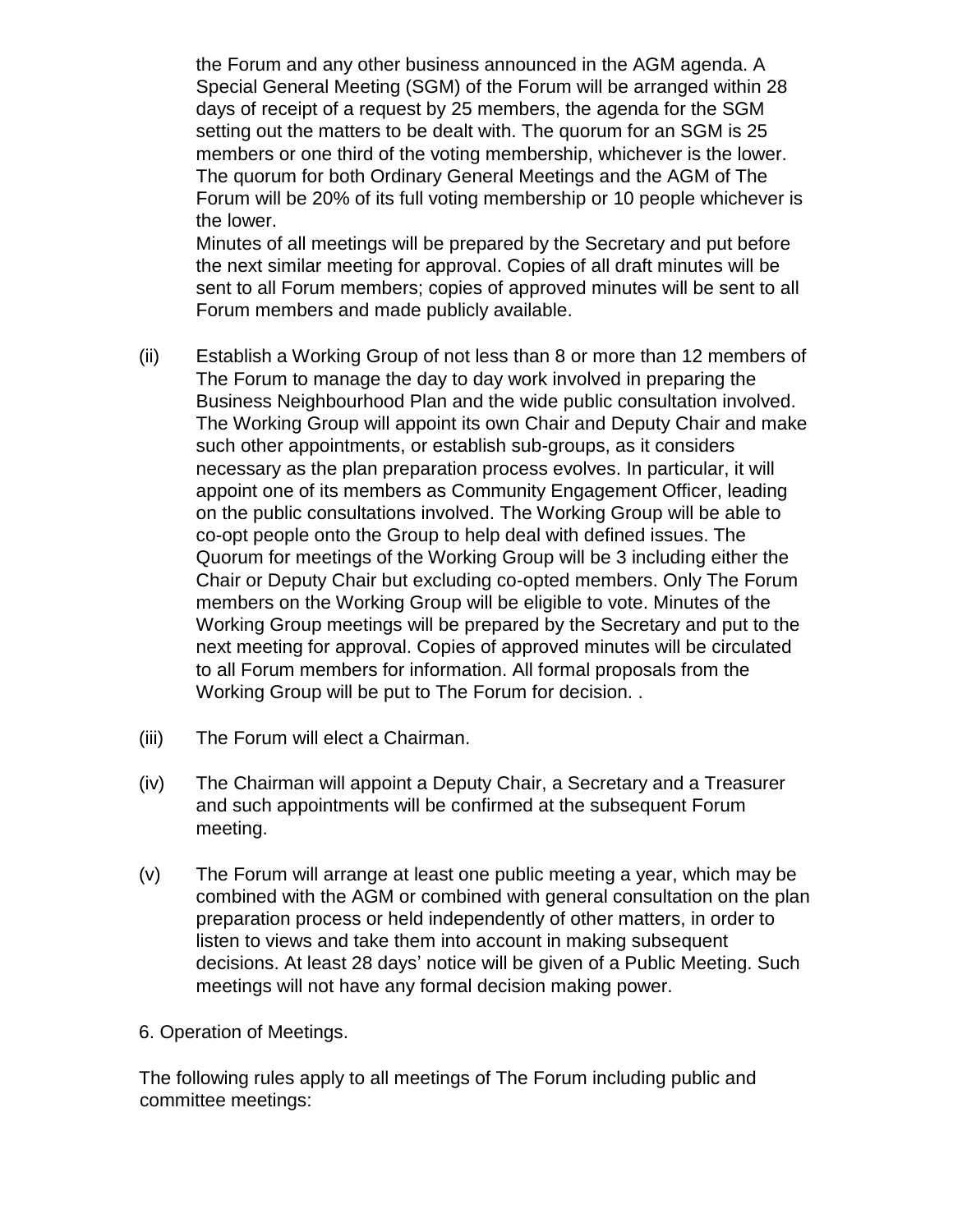- (i) Each meeting will have a chair who will usually be the Chair of The Forum, or the Deputy Chair. If neither the chair or the deputy is present, the members present will elect a Chair for that meeting. The chair of the meeting will ensure that the business of the meeting is transacted in an orderly and timely way.
- (ii) All meetings will endeavour to make decisions by consensus, but in the case of a vote, decisions are made by simple majority of those present and eligible to vote. If the vote is tied, the chair of the meeting has a second, casting vote.
- (iii) All members and associate members of The Forum are entitled to speak at meetings of the Forum. At Public Meetings, all members of the public are entitled to speak. The chair of the meeting has the power to impose time limits on speeches.
- (iv) All members of The Forum shall act in meetings in the best interests of The Forum and in line with the 'Nolan Principles' set out in 3. above. The Forum recognises that as a business group all members will be expected to have a financial interest by definition but that this should not prevent them from being active participants. The same principle applies to developers, who as per the DCLG guidance can also be members. Members should, however, clearly declare their interests both on their membership forms and reiterate this at any meeting, which will be minuted, so that other members and the public are clearly aware of their interest.

## 7. Finance.

- (i) All income to The Forum is to be used to further the Purpose and Objectives of The Forum set out in section 2 of this Constitution and for no other purpose.
- (ii) The Treasurer will keep proper account of the finances of The Forum and ensure that The Forum has a bank account in its own name. All cheques issued by The Forum need to be signed by two members of The Forum designated by The Forum for that purpose.
- (iii) The Forum's accounts will be examined at least once a year by an independent person who is not a member of The Forum.
- 8. Background to the Definition of the Proposed Boundary Defined at Appendix 1.
- (i) The Business Forum for Windsor emerged as a result of the collapse of the Central Windsor Neighbourhood Plan and attempts to turn the neighbourhood plan into a town plan in conflict with the council and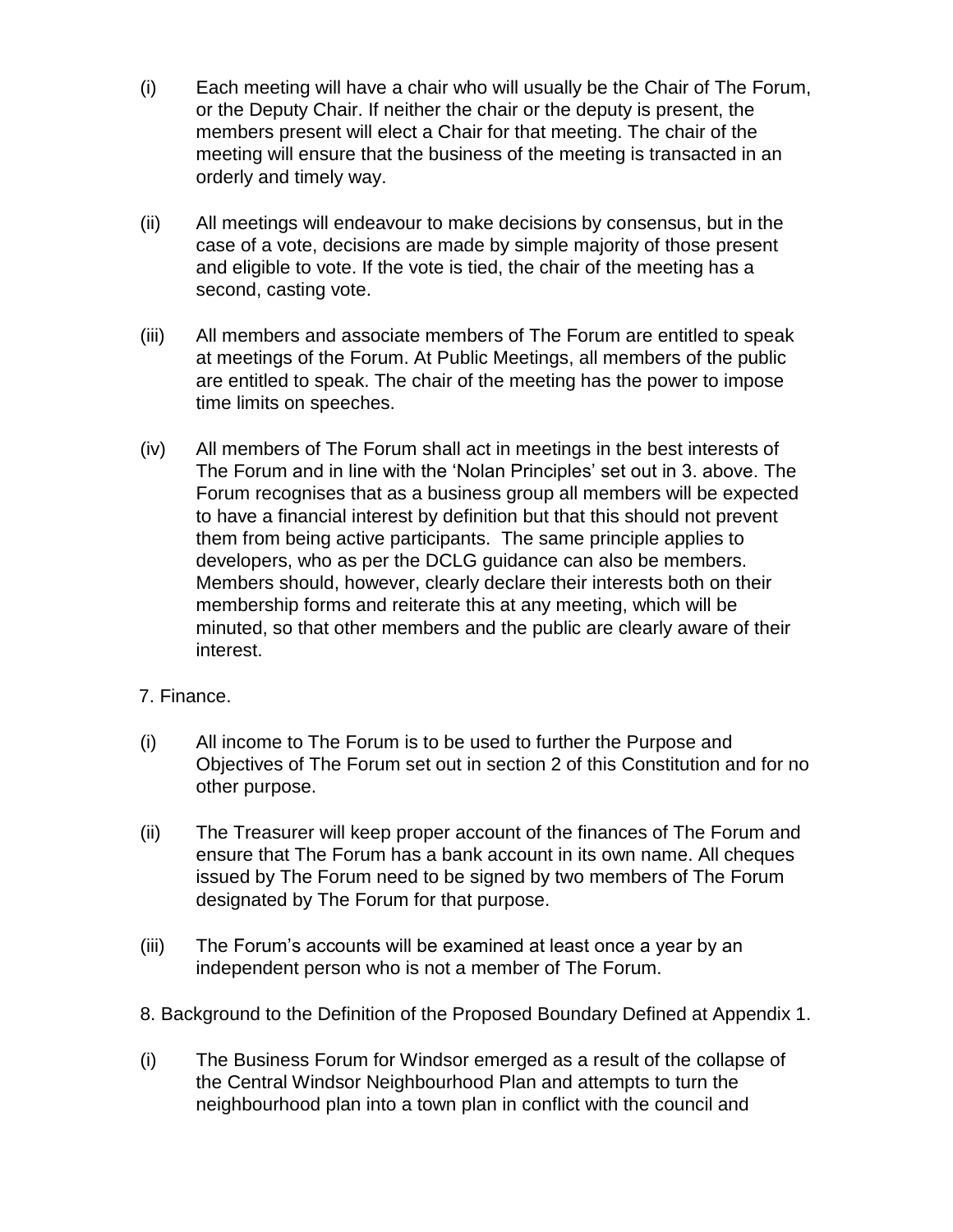lacking the granularity to address the many neighbourhoods in Windsor. It is primarily the initiative of members of the Windsor & District Chamber of Commerce and the Windsor Town Partnership.

- (ii) The boundary illustrated at Appendix 1 will, once designated, represent the geographical extent of the Business Neighbourhood Plan to be prepared for Windsor Town Centre.
- (iii) The Forum recognises that as part of the public consultation to be carried out by RBWM on this proposed Constitution, including the proposed boundary, amendments to the Constitution and/or the proposed boundary may be put forward to the Council by members of the public. The Forum acknowledges that RBWM will give proper consideration to any such proposed amendments in its determination of The Forum's application for designation as the appropriate body to prepare the Business Neighbourhood Plan for Windsor Town Centre, and may amend the Constitution and/or the boundary if it considers that to be appropriate. The Forum would wish to emphasise to the Council that in determining any amendments to the Constitution and/or the boundary, the importance of the plan area remaining 'predominantly business in nature' be borne in mind.

Date Adopted: [to be confirmed]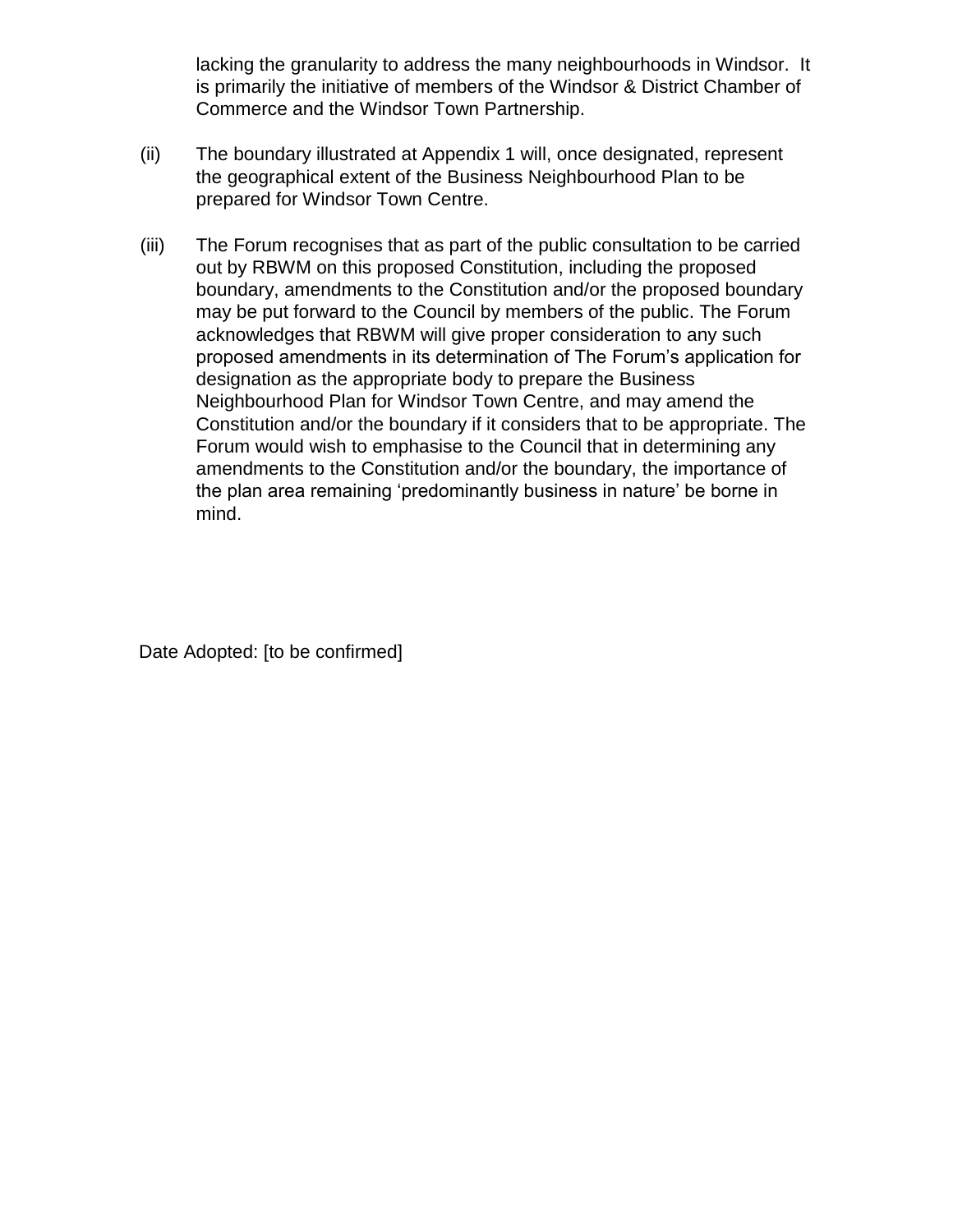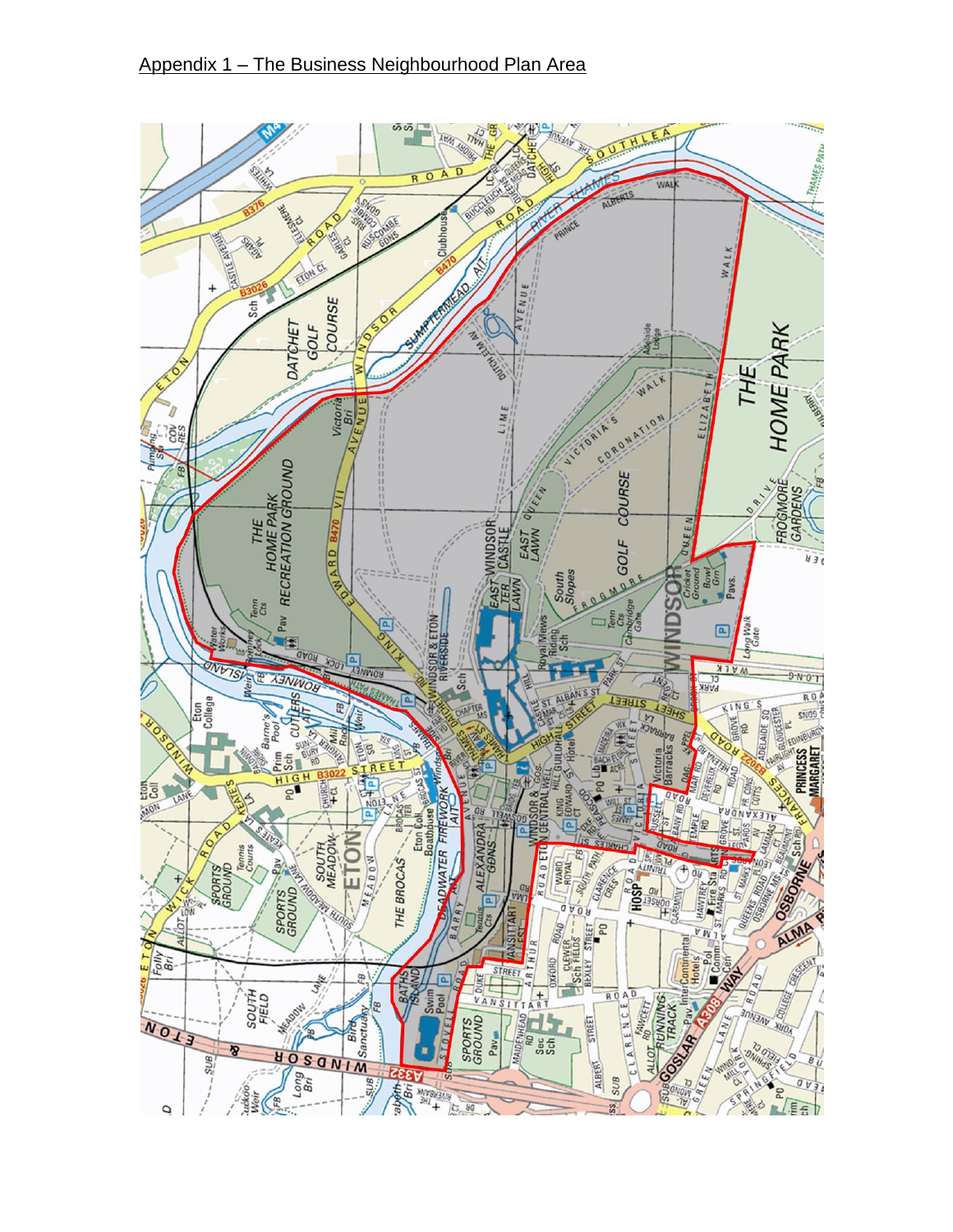#### Plan boundary rationale

The area is drawn so as to form a contiguous area encompassing the central Windsor retail, visitor and commercial areas. These have a mostly well-defined urban boundary with the predominantly residential areas of central Windsor, to the south. This be easily observed by walking the route.

The castle is considered to fall under the designation of primarily a business. The boundary also encompasses the Home Park, both the public and private sections, many parts of which are frequently used for commercial and other events.

The riverside area encompasses a great many enterprises such as recreation, food and boat works. It also includes many parking areas and the Vansittart Industrial Estate.

The southern boundary in the Home Park is the least well defined by activity but the boundary chosen reflects the geographical alignment with the urban business area.

#### Plan boundary description

The river forms the natural northern boundary. Starting from the relief road, the Royal Windsor Way, it follows the boundary with Eton Parish to the Water Works opposite Romney Island and Potts Bridge.

It then follows the boundary with Datchet parish as far as Queen Elizabeth walk, turning east as far as Frogmore Drive. It then turns south to follow established paths going through Long Walk Gate and entering the Windsor urban area via Brook Street, including the houses to the north of this street.

The boundary then follows the barracks' wall as far as Victoria Street, where it turns east to include the business on the south side of this street, following their rear boundaries.

The boundary then turns left to include the St Leonard's Road shopping area. Again here it follows the rear boundaries of the shops lining this street as far Lammas Court. The boundary then returns on the other side of the street from St Marks Road, following the rear boundary of the shops on the west side as far as Victoria Street again.

The boundary then goes down the west side of Charles Street, being marked by the boundary with the Ward Royal residential complex.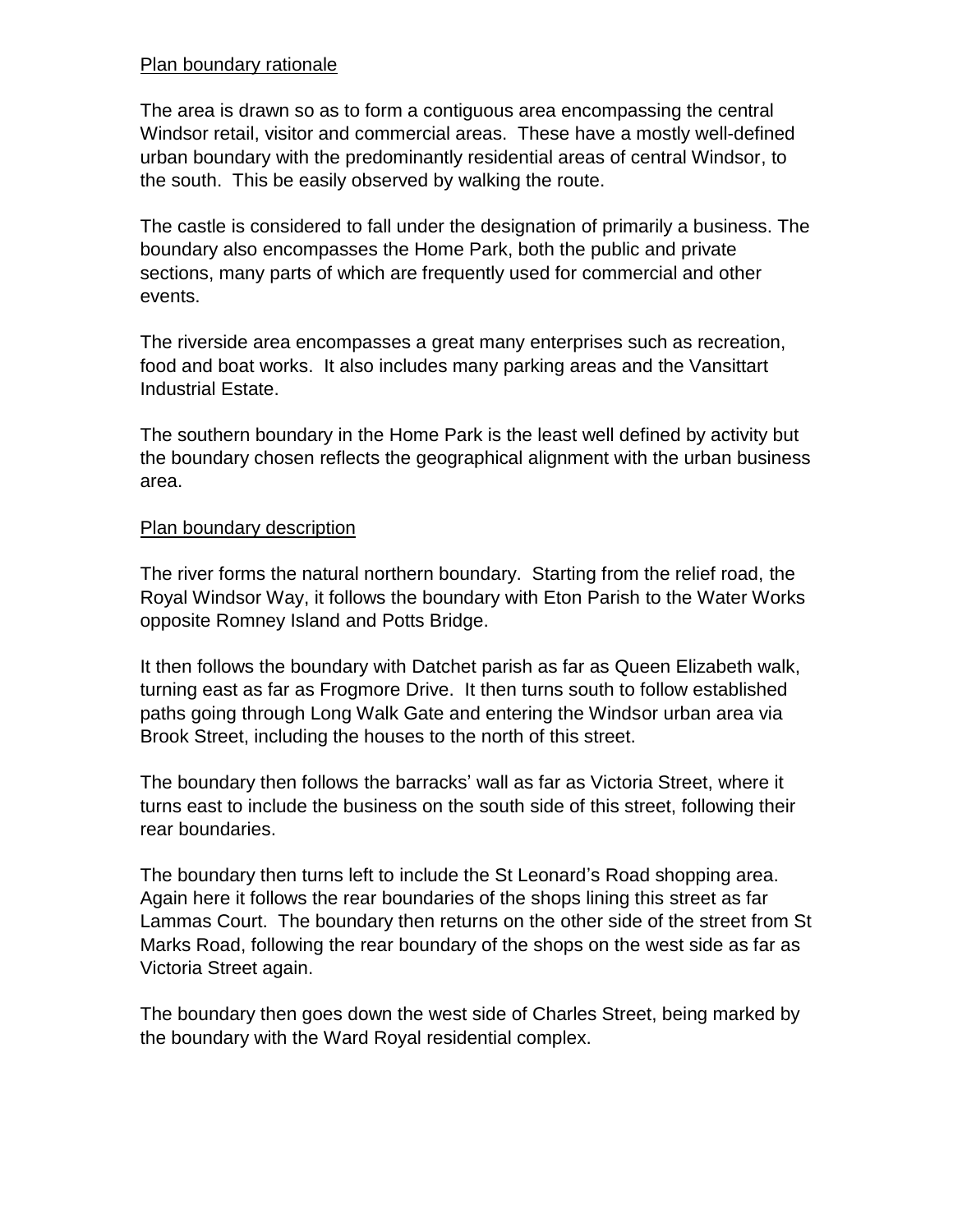The boundary the turns west along the rear of the properties on the north side of Arthur Road, to include both the Windsor Dials office block, the Vansittart Estate and the associated car parks.

The west side of the Vansittart Estate marks the next turn in the boundary until it joins Stovell Road, so the Leisure centre is included, where it turns west as far as the relief road before joining up again with the river.

The council is requested:

- (a) to provide a larger scale map for clarity and
- (b) To confirm the correct border between the neighbouring parishes or Eton and Datchet
- (c) To make any other modifications to the boundary as it sees appropriate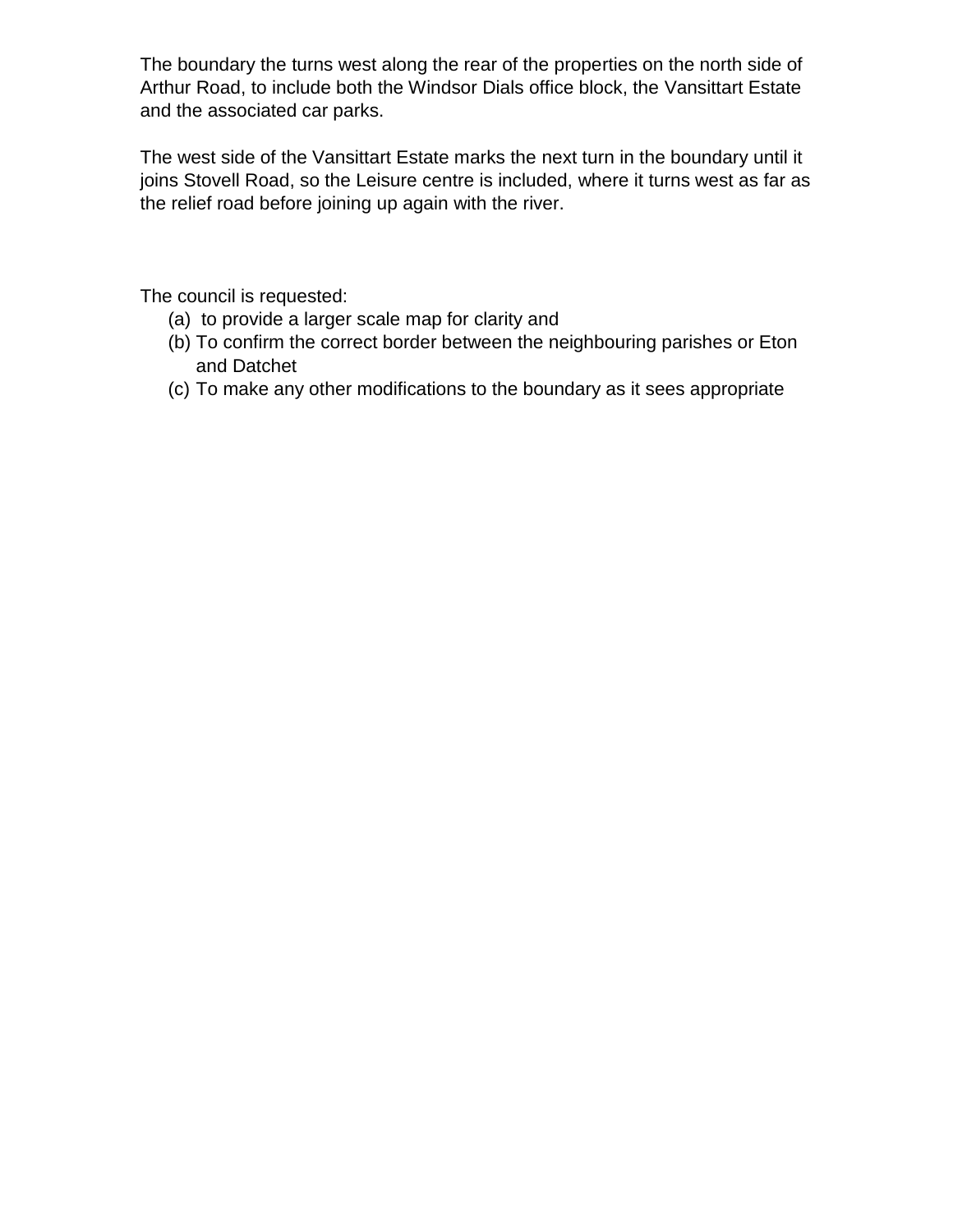| Appendix 2 - Membership of the Forum |             |                             |                                       |
|--------------------------------------|-------------|-----------------------------|---------------------------------------|
|                                      | <b>Name</b> | <b>Organisation/Address</b> | <b>Summary of interests/resources</b> |

[see separate document]

 $\overline{\phantom{a}}$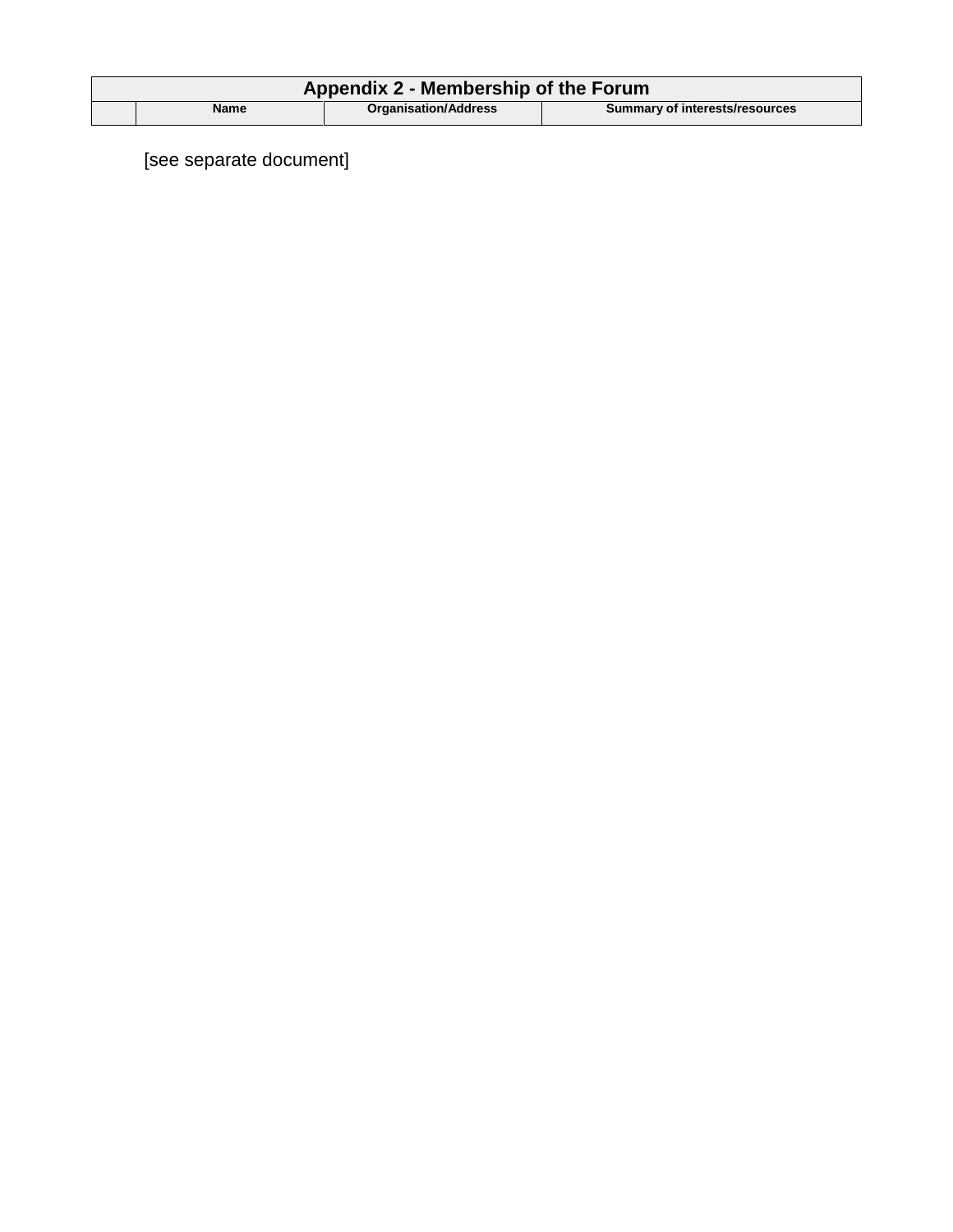Appendix 3 – Officials [to follow once elected]

Chair – Deputy Chair – Treasurer – Secretary – Town Centre Manager

Appendix 4 – Working Group

[to be appointed as above]